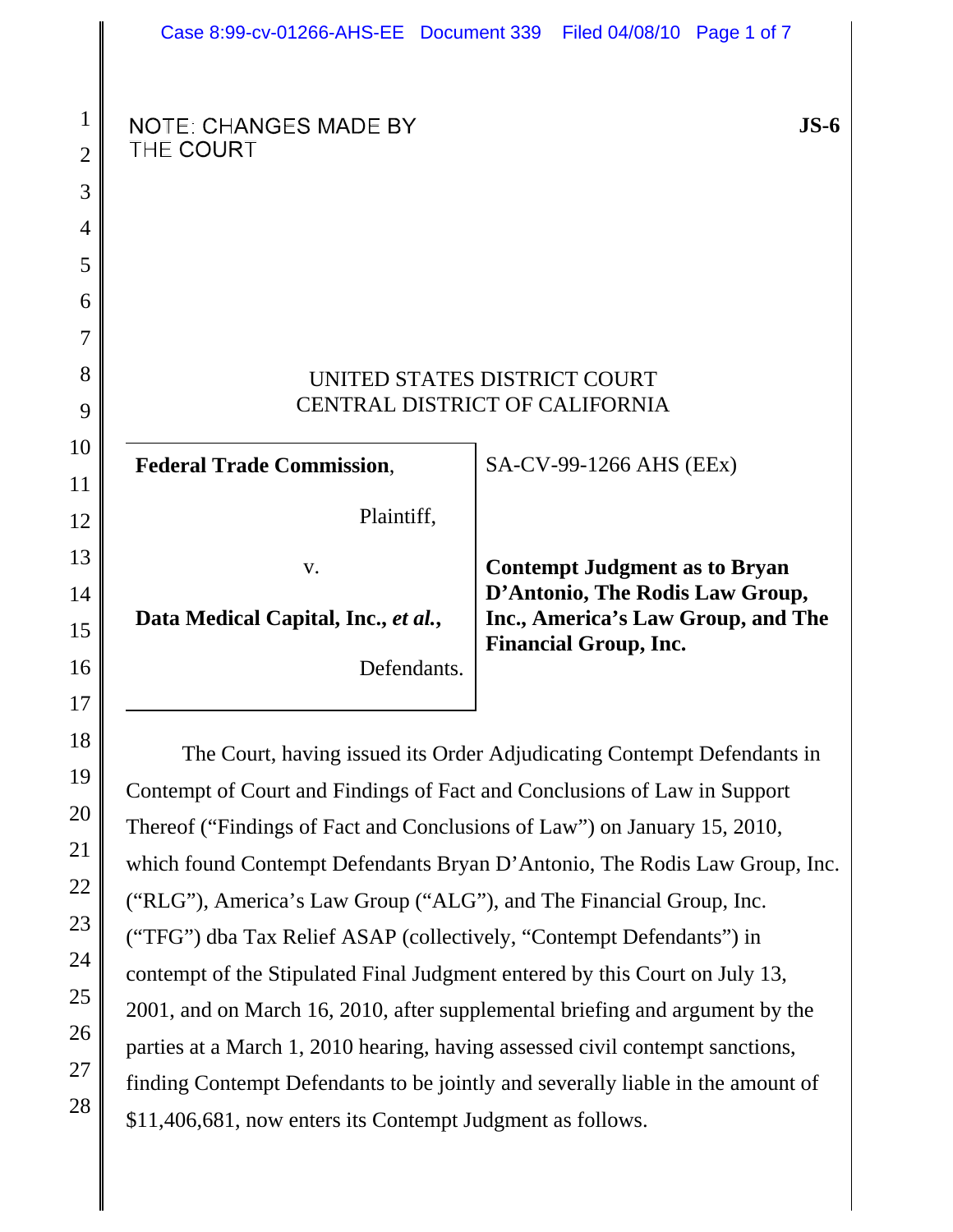2 3

4

5

6

7

8

9

10

11

12

13

14

15

16

17

18

19

1

## **IT IS HEREBY ORDERED** that:

A. Judgment is entered, jointly and severally, against Contempt Defendants Bryan D'Antonio, The Rodis Law Group, Inc., America's Law Group, and The Financial Group, Inc. dba Tax Relief ASAP in favor of the FTC in the amount of eleven million four hundred and six thousand six hundred and eighty-one dollars (\$11,406,681) as a compensatory contempt remedy for their violation of the 2001 Stipulated Final Judgment, and is immediately due and payable. The Commission is authorized to execute upon the judgment immediately and engage in discovery in aid of execution.

B.1. Contempt Defendants shall be deemed to have relinquished to the Commission all right, title, and interest in all Receivership Assets, and shall take any steps necessary to turn over such assets to the Commission or Receiver.

B.2. Defendant Bryan D'Antonio shall be deemed to have relinquished to the Commission all right, title, and interest in any personal assets subject to the asset freeze imposed by the Court's May 27, 2009 Temporary Restraining Order, as modified by the Court's June 22, 2009, Preliminary Injunction Order, including, but not limited to, D'Antonio's TD Ameritrade account ending in no. 3427 and all assets and funds contained in said account. D'Antonio shall take any steps necessary to turn over such assets to the Commission.

20 21 22 23 24 25 26 27 28 C. Any funds received by the FTC pursuant to the foregoing shall be deposited into a fund administered by the FTC or its representative to be used for consumer compensation, including any attendant expenses for the administration of such a compensation fund. In the event that direct compensation to consumers is wholly or partially impracticable or funds remain after compensation is completed, the Commission may apply any remaining funds for such equitable relief (including consumer information remedies) as it determines to be reasonably related to Defendants' practices alleged in the Complaint. Any funds not so used shall be deposited to the U.S. Treasury as equitable disgorgement.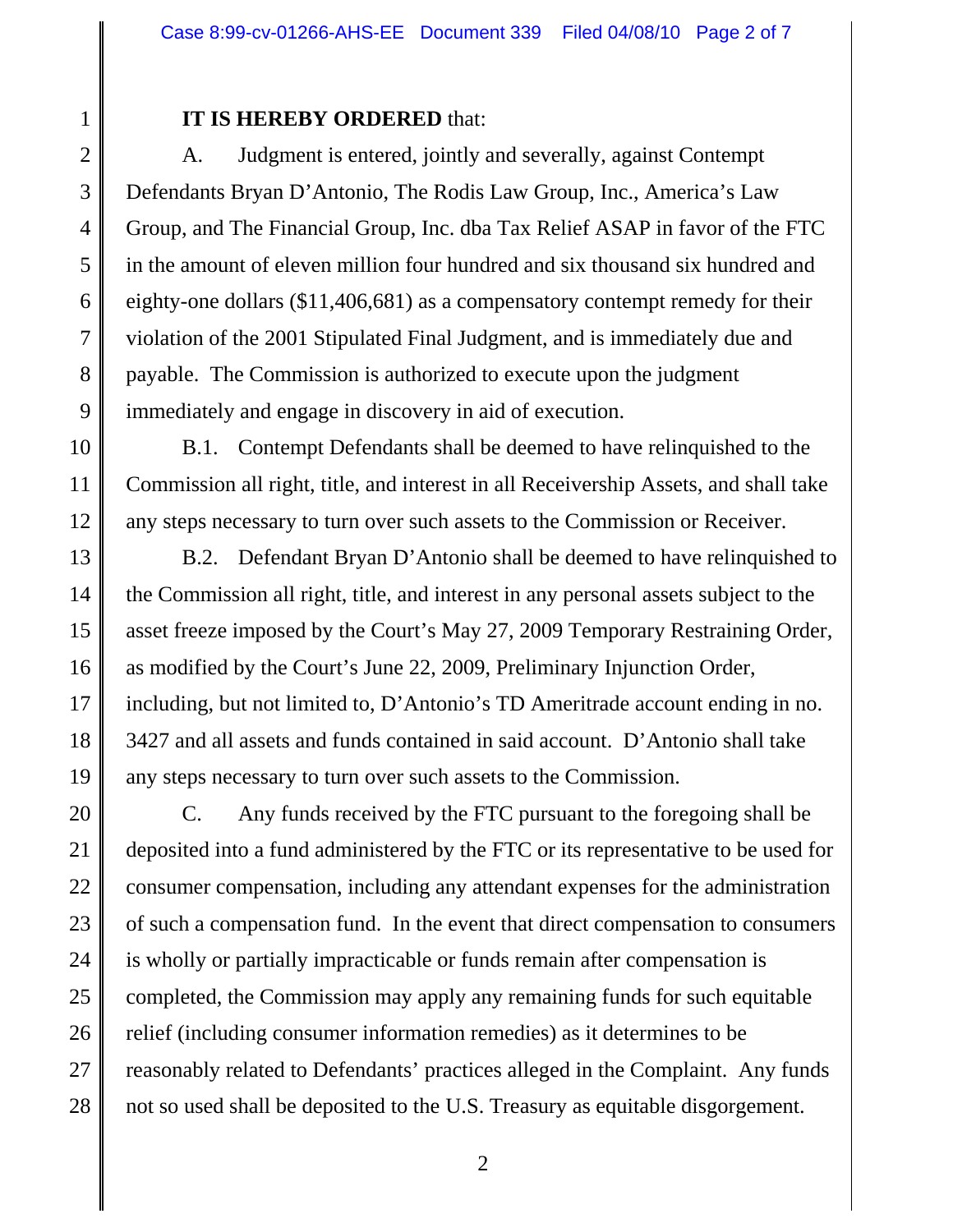Contempt Defendants shall have no right to challenge the FTC's choice of remedies or the manner of distribution.

D. The Judgment is compensatory in nature, and not a fine, penalty, punitive assessment, or forfeiture.

**IT IS FURTHER ORDERED** that the freeze of Contempt Defendants' assets, including the assets of the Receivership Defendants and the assets of Bryan D'Antonio, shall remain in effect, except as necessary for the Receiver to liquidate all Receivership Assets, until all frozen assets have been transferred to the Commission or the Receiver and the Receiver winds up all activities and operations of the Receivership Defendants pursuant to provisions herein. The asset freeze is modified to permit transfers to the Commission pursuant to this Contempt Judgment and, upon completion of those transfers, the asset freeze shall be dissolved.

**IT IS FURTHER ORDERED**, that Robb Evans & Associates, LLC is appointed as permanent receiver, with the full power of an equity receiver, for the Receivership Defendants, and of all the funds, properties, premises, accounts and other assets directly or indirectly owned, beneficially or otherwise, by the Receivership Defendants, with directions and authority to accomplish the following:

20

1

2

3

4

5

6

7

8

9

10

11

12

13

14

15

16

17

18

19

A. Maintain full control of the Receivership Defendants;

21 22 23 24 25 26 27 28 B. Maintain custody, control, and possession of all assets and documents, including the funds, property, premises, accounts, mail and other assets of, or in the possession or under the control of, the Receivership Defendants, wherever situated, the income and profits therefrom, and all sums of money now or hereafter due or owing to the Receivership Defendants, with full power to collect, receive and take possession of all assets and documents, including goods, chattels, rights, credits, monies, effects, lands, leases, books and records, work papers, and records of accounts, including computer-maintained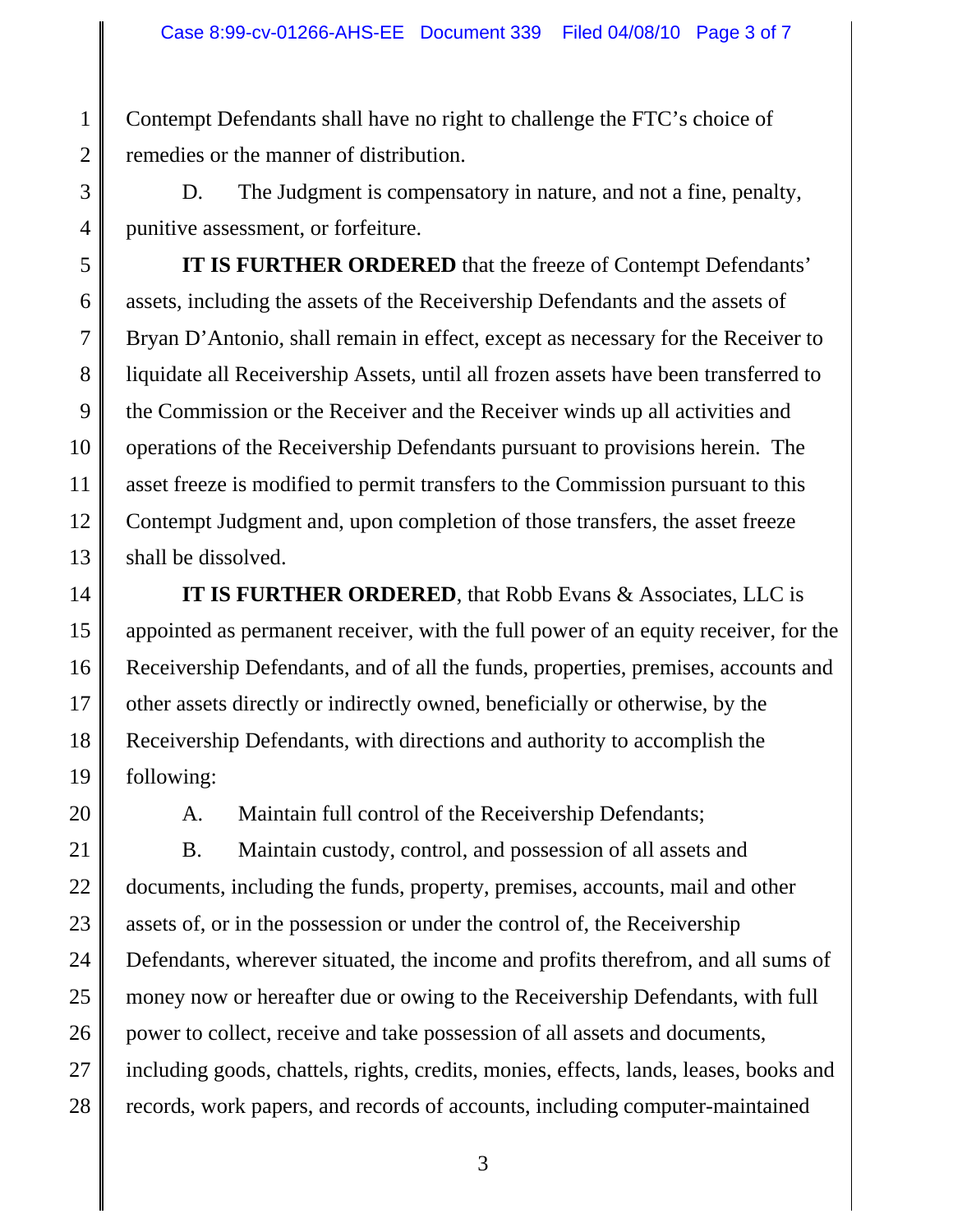2 3 4 5 information, contracts, financial records, monies on hand in banks and other financial institutions, and other papers and documents of the Receivership Defendants and customers of the Receivership Defendants whose interests are now held by or under the direction, possession, custody, or control of the Receivership Defendants;

1

6

7

8

C. Continue performing all acts necessary to locate and preserve the value of those assets, in order to prevent any irreparable loss, damage or injury to customers of the Receivership Defendants, and all acts incidental thereto;

9 10 11 12 13 14 15 16 D. Enter into agreements in connection with the administration of the Receivership Estate, including, but not limited to: (1) the retention and employment of outside investigators, attorneys or accountants of the Receiver's choice to assist, advise, and represent the Receiver with approval of the Court; (2) the movement and storage of any equipment, furniture, records, files, or other physical property of the Receivership Defendants; and (3) the retention of auctioneers or other professionals to assist in the liquidation of the Receivership Defendants' assets;

17 18 19 20 21 22 23 24 25 26 E. Institute, prosecute, compromise, adjust, intervene in or become party to such actions or proceedings in state, federal, or foreign courts that the Receiver deems necessary and advisable to preserve or increase the value of the Receivership Estate, or that the Receiver deems necessary and advisable to carry out the Receiver's mandate under this Order, and likewise to defend, compromise, or adjust or otherwise dispose of any and all actions or proceedings instituted against the Receiver or the Receivership Defendants that the Receiver deems necessary and advisable to preserve the assets of the Receivership Defendants or that the Receiver deems necessary and advisable to carry out the Receiver's mandate under this Order;

27 28 F. Liquidate assets of the Receivership Defendants and all assets transferred to the Receiver in accordance with the terms of this Order or any prior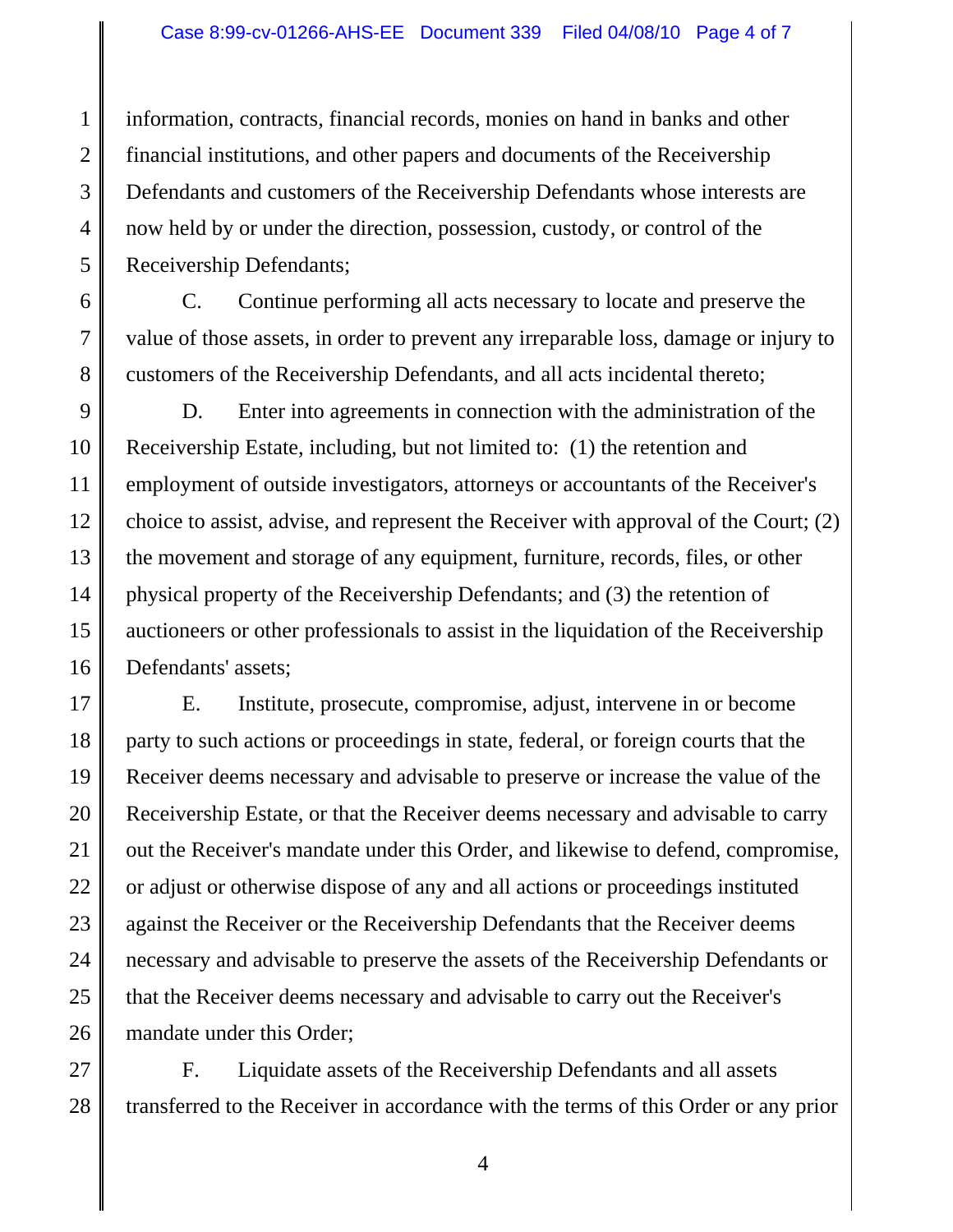or subsequent order of this Court, and to transfer receivership property to storage facilities, cancel leases, and reject and enter contracts; and

G. To execute all bills of sale and deeds to personal and real property belonging to or coming into the possession of the Receivership Defendants.

H. Immediately enforce any contempt judgment in this matter executed by the Court by taking all necessary or appropriate post-judgment collection steps, including but not limited to obtaining and levying writs of execution and creating, perfecting and enforcing judgment liens on any real or personal property of the Contempt Defendants.

**IT IS FURTHER ORDERED** that, to the extent they are not inconsistent with this Order, all powers granted to the Receiver pursuant to the Court's Preliminary Injunction Order of June 22, 2009, shall remain in full force and effect.

**IT IS FURTHER ORDERED** that the Receiver shall liquidate all assets of the Receivership Defendants and wind up all activities and operations of the Receivership Defendants and their subsidiaries and affiliated entities. Upon approval and in accordance with an order of the Court, the Receiver shall transfer to the Commission or its agent all funds in the Receivership Estate, less unpaid fees and expenses as allowed by the Court.

**IT IS FURTHER ORDERED** that the Receiver and those it employs are entitled to reasonable compensation for the performance of their duties pursuant to this Order and for the costs of actual out-of-pocket expenses incurred by them, from the Receivership Defendants' assets held by or in the possession or control of, or which may be received by, the Receiver or the Receivership Defendants. The Receiver may pay its non-member employees and independent contractors on an ongoing basis.

**IT IS FURTHER ORDERED**, that the Receiver shall, if it has not already done so, file its final application for fees with respect to the Receivership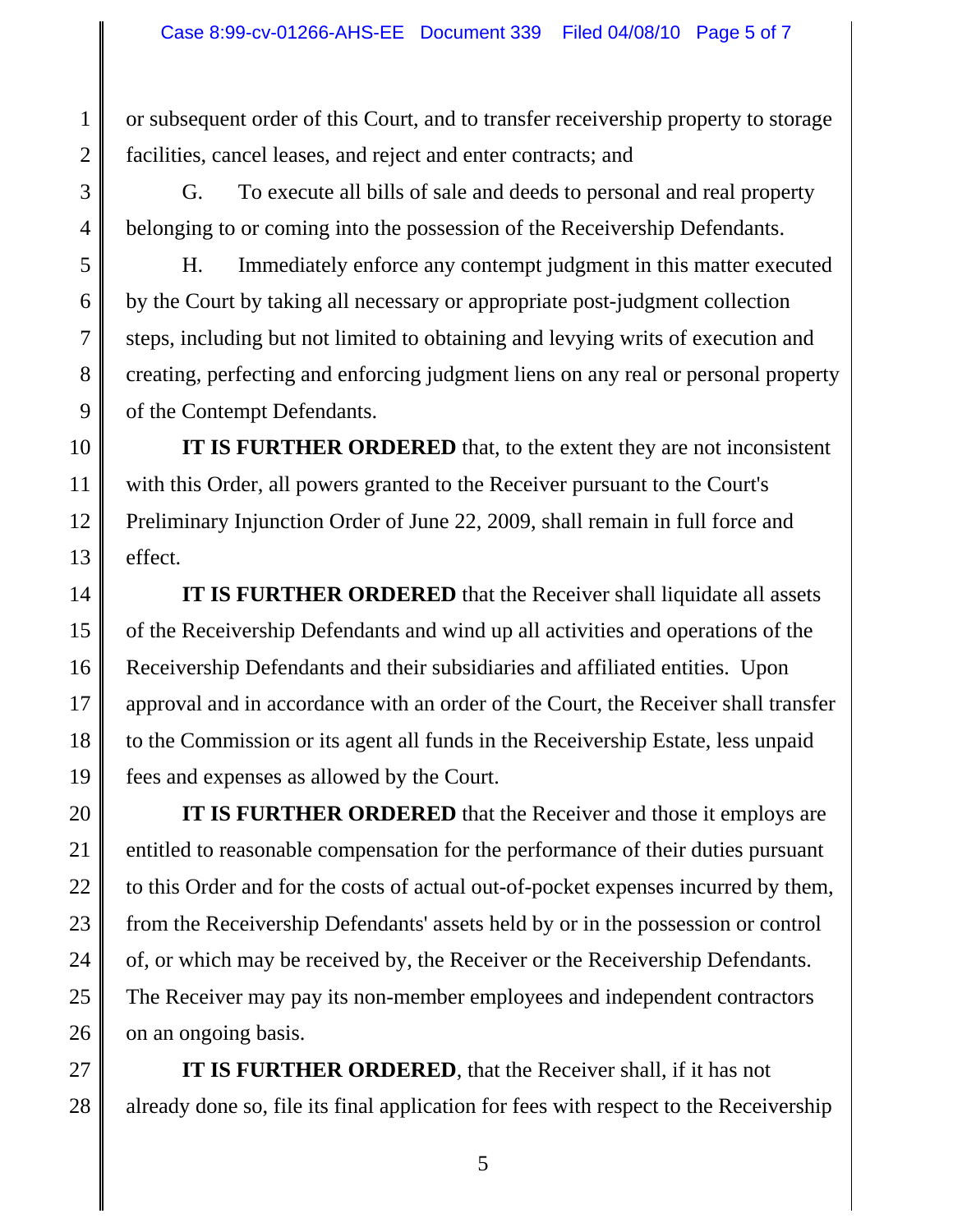6 7 Defendants within 180 days of the execution of this Order, unless good cause is shown to extend the receivership beyond 180 days. The Receiver's final application for fees for the Receivership Defendants shall be served upon the parties through counsel. Plaintiff may object within 15 days of receipt, but Contempt Defendants shall have no right to object. Upon submission of the Receiver's final application or upon entry of this Contempt Judgment, whichever is later, and subject to the terms set forth in the provisions herein, the receivership shall terminate.

9 10 12 13 14 15 16 **IT IS FURTHER ORDERED**, that Contempt Defendants shall cooperate fully with the Receiver in: (A) pursuing any and all claims by the Receiver against other persons or entities; (B) assisting the Receiver in defending any and all actions or claims brought against the Receiver, the Receivership Estate or the Receivership Defendants by other persons or entities; (C) executing any documents necessary to transfer assets or ownership interests to the Receiver pursuant to the terms of this Order; and (D) refraining from any act that would interfere or impede the Receiver in execution of the performance of its duties.

17

18

19

20

21

22

23

24

25

1

2

3

4

5

8

11

For the purposes of this Judgment, the following definitions shall apply:

1. "*Receiver*" means Robb Evans & Associates, LLC.

2. "*Receivership Assets*" means all funds and other assets of Contempt Defendants RLG, ALG, and TFG subject to the asset freeze in the Court's May 27, 2009 Temporary Restraining Order, as modified and continued by the Court's June 22, 2009 Preliminary Injunction, including but not limited to assets identified by the Receiver in its June 16, 2009 Report of Temporary Receiver's Activities for the Period of May 27, 2009 through June 12, 2009, and all copies of any paper or electronic customer files and records of Contempt Defendants.

- 
- 26 27

3. "*FTC*" or "*Commission*" means the Federal Trade Commission.

28 4. "*Receivership Defendants*" means Contempt Defendants Bryan D'Antonio, RLG, ALG, and TFG.